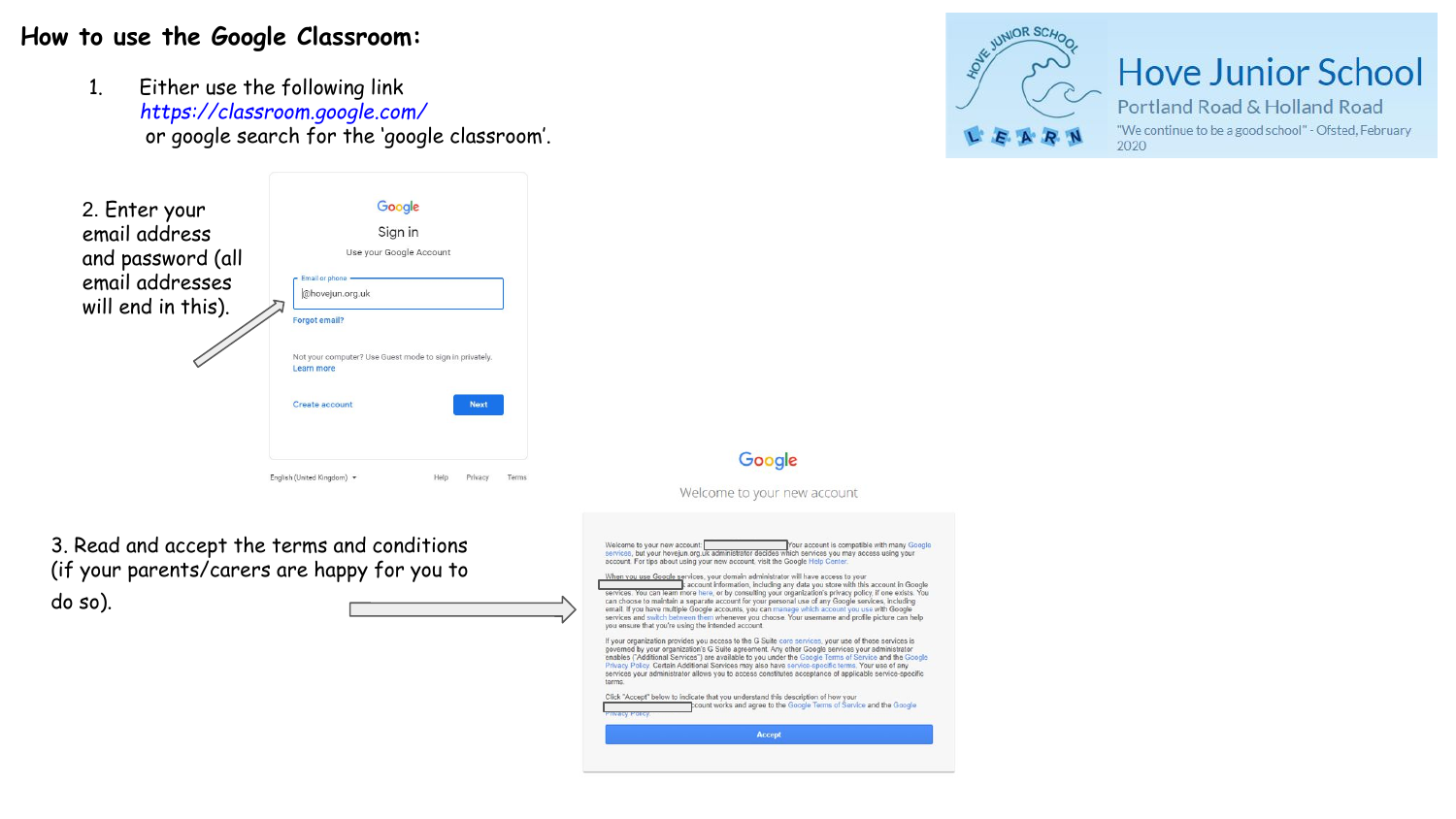

7. You're in! You will see your class 'Stream' here. This is where you can ask the class teacher questions and see anything that has been posted by the teacher (assignments, weblinks or anything else that may be useful).



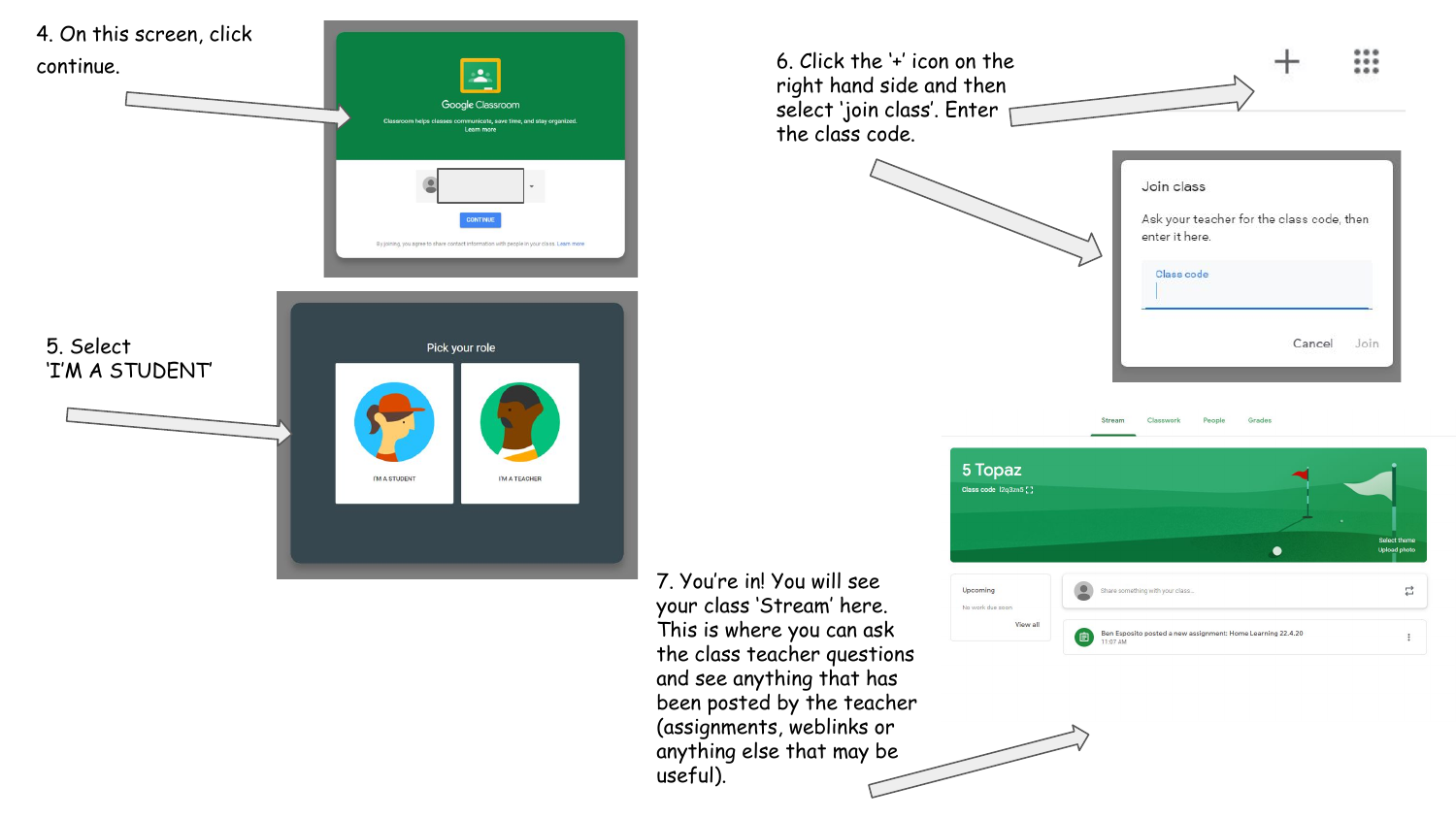## **Completing Home Learning**

1. In your class stream, click on the relevant Home Learning post.





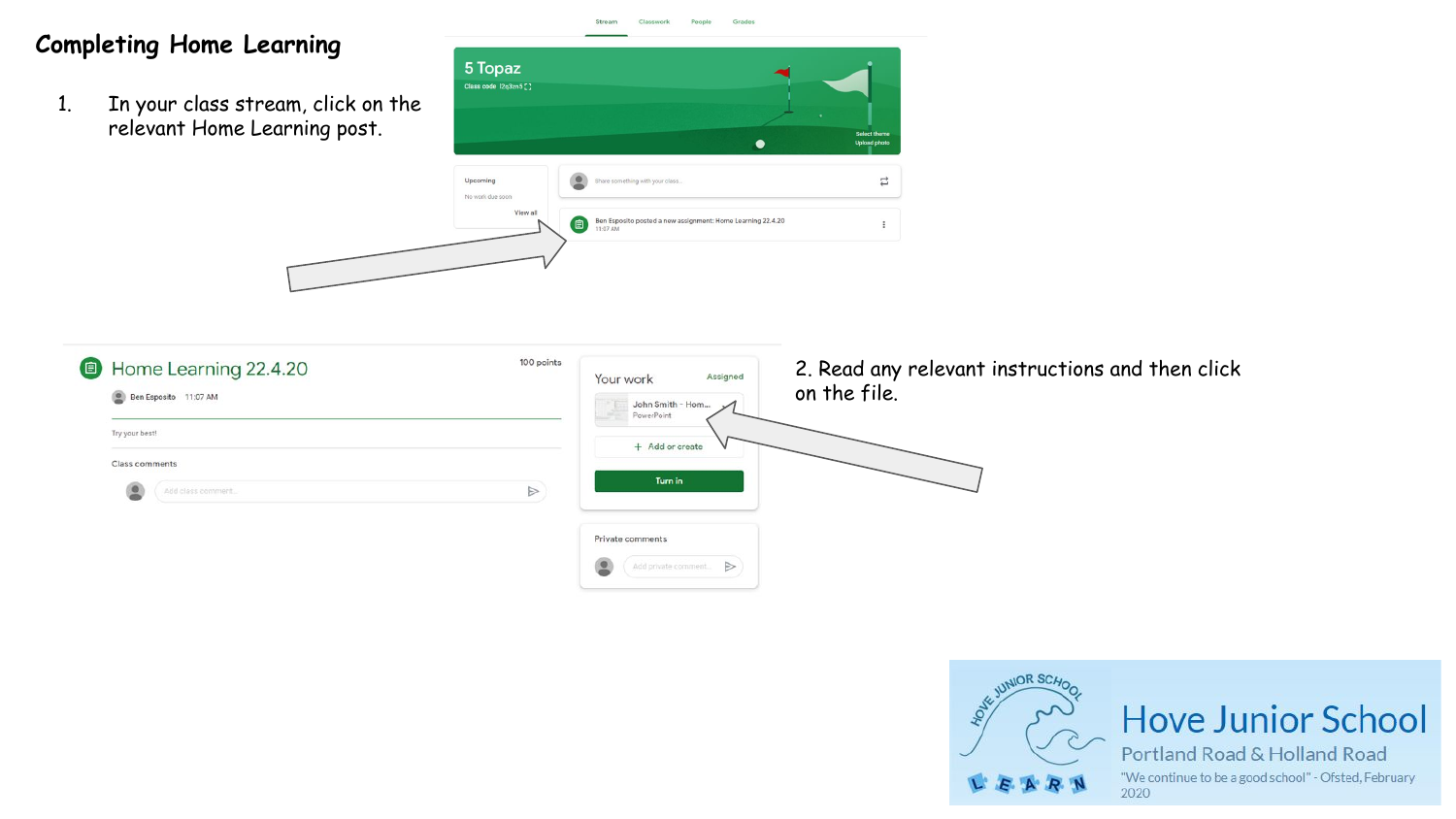



4. Select 'Open with Google Slides'. This will save the file to your Google Drive and allow you to edit the document and enter answers.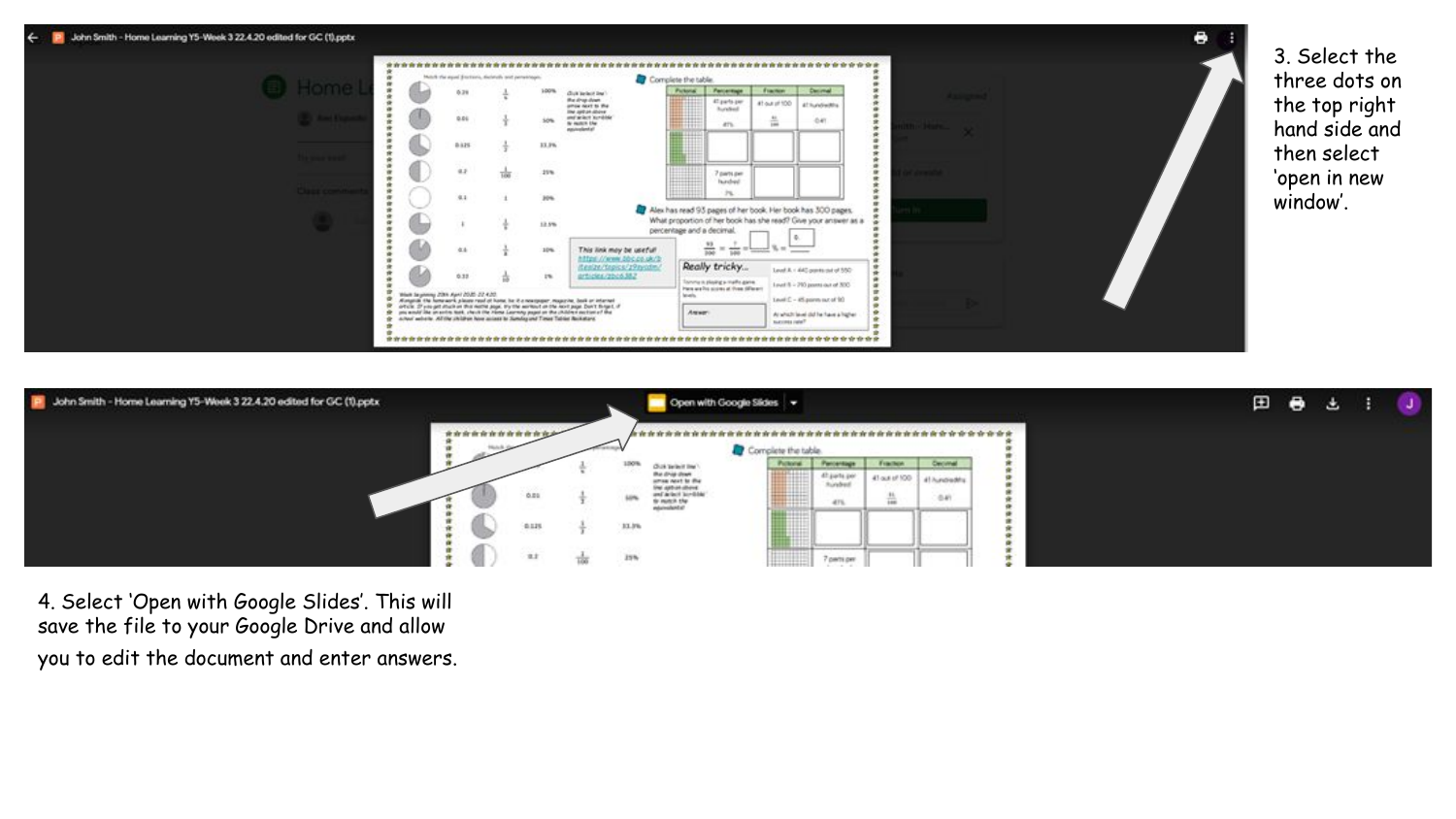5. Your screen should now look like this. There will be text boxes/templates or blank pages where you can insert your answers. You may also need to use the 'scribble' function if you need to draw matching lines. Click the down tab next to the line symbol to select this tool.

k 団 画 Q ヽ - 口 Background Layout-**Texas Pine** the the the the ti Match the ensai fractions, decimals and necessary Complete the table Pictorial Percentage Fraction Decimal  $0.25$ Click Statect Heat the drop down 41 parts per 41 out of 100 arrow next to the 41 hundredths **hundred** line cation above and select<br>'scribble' to motch  $0.01$  $rac{41}{100}$ 50%  $0.41$ 41% the equivalents!  $0.125$ 33.3% E. 蘷  $0.2$ 25% 7 parts per hundred  $0.1$ 20% Alex has read 93 pages of her book. Her book has 300 pages. What proportion of her book has she read? Give your answer as a 12.5% percentage and a decimal. 93  $\frac{7}{100}$  =  $0.5$ 10% This link may be useful!  $300$ https://www.bbc.co.uk/b itesize/topics/z9sycdm/ Really tricky... Level A - 440 points out of 550  $0.33$ articles/zbc6382 18 Tommy is playing a maths game. Level B - 210 points out of 300 tere are his scores at three different Week beginning 20th April 2020, 22.4.20. levels Level  $C$  - 45 points out of  $90$ Alongside the homework, please read at home, be it a newspaper, magazine, book or internet article. If you get stuck on this maths page, try the workout on the next page. Don't forget, if<br>you would like an extra task, check the Home Learning pages on the children section of the<br>school website. All the children h Answer At which level did he have a higher success rate? Click to add speaker notes

**El El Present** - **2 Share** 

John Smith - Home Learning Y5-Week 3 22.4.20 edited for GC (1) PPTX + ED

File Edit View Insert Format Slide Arrange Tools Help Last-editwas 7 minutes ago

. . .

6. When you are all done, close this tab (Google Drive saves automatically) and return to the Google Classroom tab.

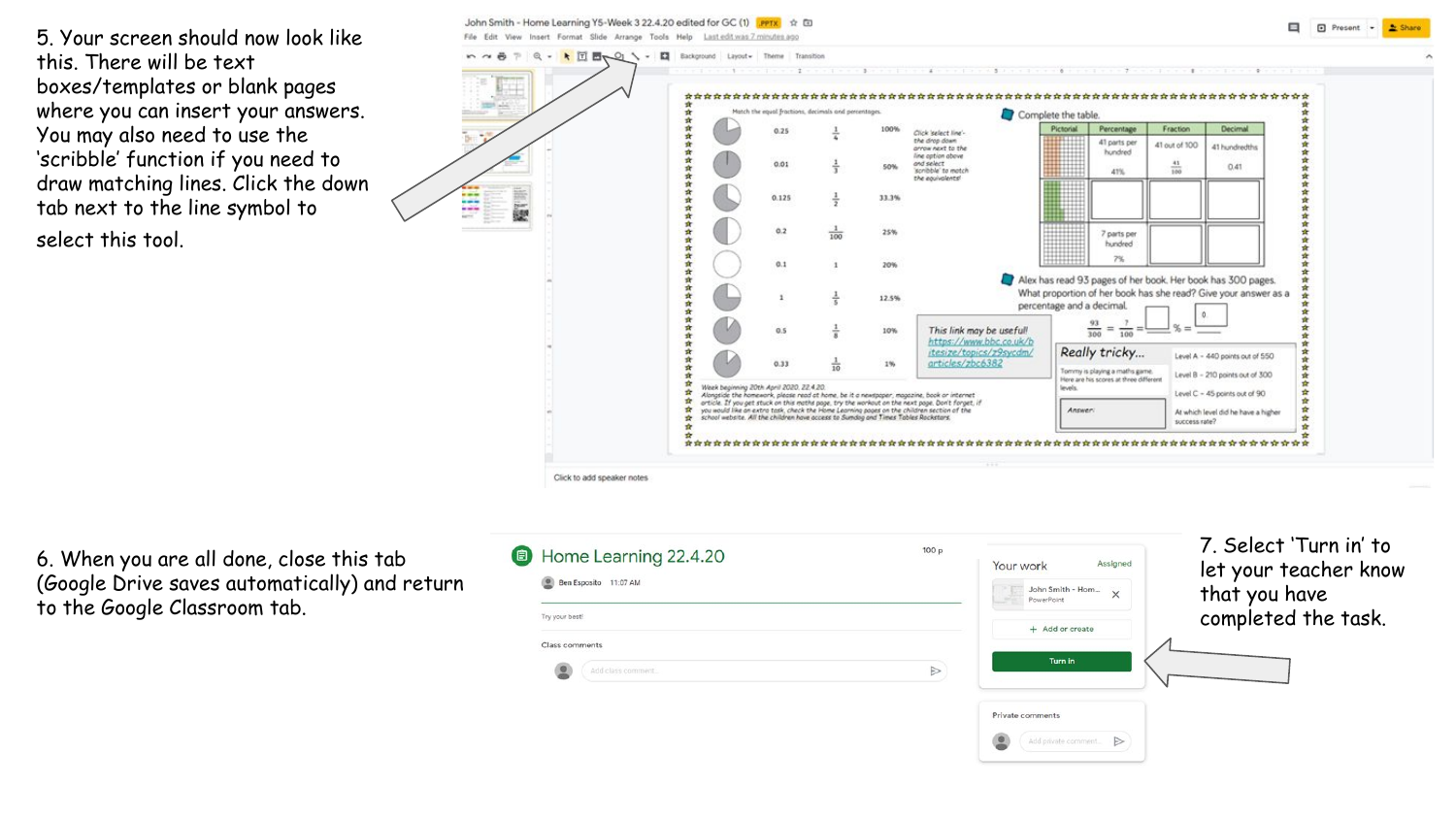## **What to do if you are unsure of a task or question:**

|                                  | Stream<br>Classwork<br>Grades<br>People                                      |                     |                                                                                                                                                                                                     |
|----------------------------------|------------------------------------------------------------------------------|---------------------|-----------------------------------------------------------------------------------------------------------------------------------------------------------------------------------------------------|
| 5 Topaz<br>Class code 12q3zn5 [] |                                                                              | Select theme        | In your class 'Stream', you can ask<br>questions. Your class teacher or<br>fellow pupils may respond with some<br>ideas.<br>This is where you are most likely to<br>get a quicker response (and the |
|                                  |                                                                              | <b>Upload photo</b> | best place to seek support before<br>you 'turn in' your assignment).                                                                                                                                |
| Upcoming<br>No work due soon     | Share something with your class                                              | E                   |                                                                                                                                                                                                     |
| View all                         | Ben Esposito posted a new assignment: Home Learning 22.4.20<br>自<br>11:07 AM |                     |                                                                                                                                                                                                     |



**Hove Junior School** 

Portland Road & Holland Road "We continue to be a good school" - Ofsted, February 2020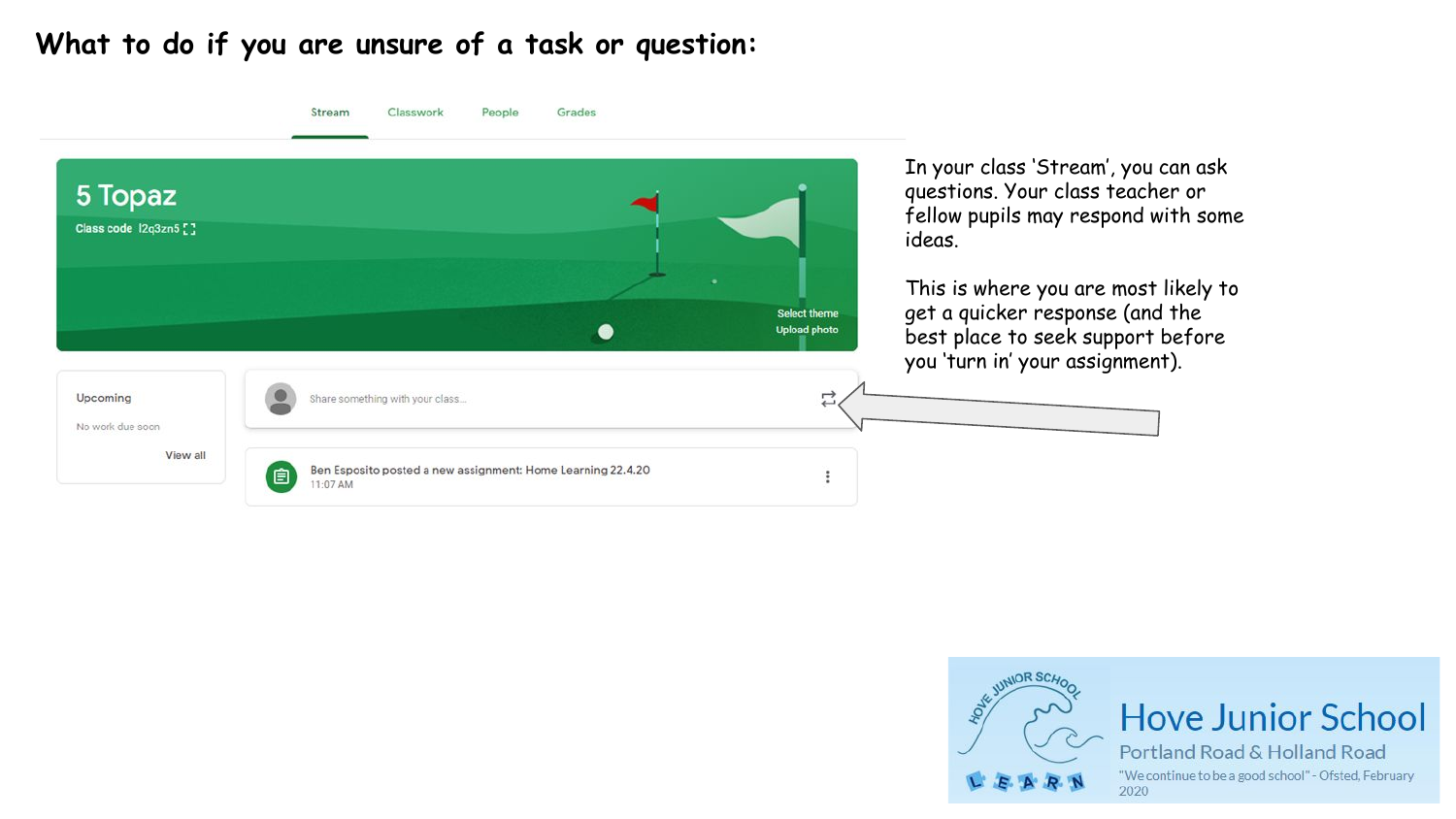| Match the equal fractions, decimals and percentage<br>Complete the table<br>Alternatively, you can also right<br>$\bullet$<br>Pictorial<br>Percentage<br>Fraction<br>Decimal<br>0.25<br>Click 'extert line'-<br>click anywhere on a document and<br>the dree down<br>41 parts per<br>41 out of 100<br>41 hundredths<br>arrow next to the<br>hundred<br>line option above<br>0.01<br>and select<br>$\frac{41}{100}$<br>0.41<br>50%<br>select the comment function.<br>scribble to natch<br>475<br>the equivalents<br><b>CAN MOVIE</b><br><b>X</b> Cut<br>Ctrl+X<br><b>UMMA</b><br>0.125<br>33.3%<br>----<br>D Copy<br>Ctri+C<br>砸<br>----<br>When you 'turn in' your assignment,<br><b>Paste</b><br>Chris V<br>0.2<br>25%<br>100<br>食<br>Paste without formatting<br>Ctrl+Shift+V<br>N<br>your class teacher can see your<br>Delate<br>0.1<br>20%<br>comment and may post a reply<br>Alex has read 93 page<br><b>TAT</b> Edit text<br>What proportion of he<br>$\mathbf{1}$<br>12.5%<br>before returning the assignment<br>Alt text<br>Ctrl+Alt+Y<br>percentage and a deci<br>$\frac{93}{300}$<br>back to you.<br>Order<br>$0.5^{\circ}$<br>This link may be useful!<br>10%<br>https://www.bbc.co.uk/b<br>Rotate<br>Really tr<br>(tesize/topics/z9sycdm/<br>articles/zbc6382<br>0.33<br>1%<br>Center on page<br>Torriny is playing<br>Here are his score<br>Week beginning 20th April 2020, 22.4.20.<br>levels.<br>CirleAlteM<br>Comment<br>Alongside the homework, please read at home, be it a newspaper, magazine, book or internet<br>堂<br>orticle. If you get stuck on this maths page, try the workout on the next page. Don't forget, if<br>Answer:<br>$\bullet$<br>you would like on extra task, check the Home Learning pages on the children section of the<br>school website. All the children have access to Sumdog and Times Tables Rockstars.<br>$C\text{trick}$<br>op Link<br>÷<br>下宫室<br>Format options<br>Click to add speaker notes<br>O<br>Add to theme<br>m<br>C Home Learning Y pptx A B Enlarged Codex Q pdf A B Presentation 2 pdf<br>A Coople Classroo Joca A<br>Show all<br>11:30<br><b>D</b> Type here to search<br>$\square$<br>$\wedge$ 1, 40<br>01/04/202<br>5 Topaz<br>Stream<br>Classwork<br>People<br>Google Calendar Class Drive folder<br>View your work<br>To check for a reply, simply go back<br>Home Learning 22.4.20<br>No due date<br>into your 'classwork' page and open<br>Posted 11:07 AM (Edited 11:39 AM)<br>Turned in<br>the returned document.<br>Try your best!<br>John Smith - Home Learn<br>PowerPoint |  |  |  |  |  |  |
|---------------------------------------------------------------------------------------------------------------------------------------------------------------------------------------------------------------------------------------------------------------------------------------------------------------------------------------------------------------------------------------------------------------------------------------------------------------------------------------------------------------------------------------------------------------------------------------------------------------------------------------------------------------------------------------------------------------------------------------------------------------------------------------------------------------------------------------------------------------------------------------------------------------------------------------------------------------------------------------------------------------------------------------------------------------------------------------------------------------------------------------------------------------------------------------------------------------------------------------------------------------------------------------------------------------------------------------------------------------------------------------------------------------------------------------------------------------------------------------------------------------------------------------------------------------------------------------------------------------------------------------------------------------------------------------------------------------------------------------------------------------------------------------------------------------------------------------------------------------------------------------------------------------------------------------------------------------------------------------------------------------------------------------------------------------------------------------------------------------------------------------------------------------------------------------------------------------------------------------------------------------------------------------------------------------------------------------------------------------------------------------------------------------------------------------------------------------------------------------------------------------------------------------------------------|--|--|--|--|--|--|
|                                                                                                                                                                                                                                                                                                                                                                                                                                                                                                                                                                                                                                                                                                                                                                                                                                                                                                                                                                                                                                                                                                                                                                                                                                                                                                                                                                                                                                                                                                                                                                                                                                                                                                                                                                                                                                                                                                                                                                                                                                                                                                                                                                                                                                                                                                                                                                                                                                                                                                                                                         |  |  |  |  |  |  |
|                                                                                                                                                                                                                                                                                                                                                                                                                                                                                                                                                                                                                                                                                                                                                                                                                                                                                                                                                                                                                                                                                                                                                                                                                                                                                                                                                                                                                                                                                                                                                                                                                                                                                                                                                                                                                                                                                                                                                                                                                                                                                                                                                                                                                                                                                                                                                                                                                                                                                                                                                         |  |  |  |  |  |  |
|                                                                                                                                                                                                                                                                                                                                                                                                                                                                                                                                                                                                                                                                                                                                                                                                                                                                                                                                                                                                                                                                                                                                                                                                                                                                                                                                                                                                                                                                                                                                                                                                                                                                                                                                                                                                                                                                                                                                                                                                                                                                                                                                                                                                                                                                                                                                                                                                                                                                                                                                                         |  |  |  |  |  |  |
|                                                                                                                                                                                                                                                                                                                                                                                                                                                                                                                                                                                                                                                                                                                                                                                                                                                                                                                                                                                                                                                                                                                                                                                                                                                                                                                                                                                                                                                                                                                                                                                                                                                                                                                                                                                                                                                                                                                                                                                                                                                                                                                                                                                                                                                                                                                                                                                                                                                                                                                                                         |  |  |  |  |  |  |
|                                                                                                                                                                                                                                                                                                                                                                                                                                                                                                                                                                                                                                                                                                                                                                                                                                                                                                                                                                                                                                                                                                                                                                                                                                                                                                                                                                                                                                                                                                                                                                                                                                                                                                                                                                                                                                                                                                                                                                                                                                                                                                                                                                                                                                                                                                                                                                                                                                                                                                                                                         |  |  |  |  |  |  |
|                                                                                                                                                                                                                                                                                                                                                                                                                                                                                                                                                                                                                                                                                                                                                                                                                                                                                                                                                                                                                                                                                                                                                                                                                                                                                                                                                                                                                                                                                                                                                                                                                                                                                                                                                                                                                                                                                                                                                                                                                                                                                                                                                                                                                                                                                                                                                                                                                                                                                                                                                         |  |  |  |  |  |  |
|                                                                                                                                                                                                                                                                                                                                                                                                                                                                                                                                                                                                                                                                                                                                                                                                                                                                                                                                                                                                                                                                                                                                                                                                                                                                                                                                                                                                                                                                                                                                                                                                                                                                                                                                                                                                                                                                                                                                                                                                                                                                                                                                                                                                                                                                                                                                                                                                                                                                                                                                                         |  |  |  |  |  |  |
|                                                                                                                                                                                                                                                                                                                                                                                                                                                                                                                                                                                                                                                                                                                                                                                                                                                                                                                                                                                                                                                                                                                                                                                                                                                                                                                                                                                                                                                                                                                                                                                                                                                                                                                                                                                                                                                                                                                                                                                                                                                                                                                                                                                                                                                                                                                                                                                                                                                                                                                                                         |  |  |  |  |  |  |
|                                                                                                                                                                                                                                                                                                                                                                                                                                                                                                                                                                                                                                                                                                                                                                                                                                                                                                                                                                                                                                                                                                                                                                                                                                                                                                                                                                                                                                                                                                                                                                                                                                                                                                                                                                                                                                                                                                                                                                                                                                                                                                                                                                                                                                                                                                                                                                                                                                                                                                                                                         |  |  |  |  |  |  |